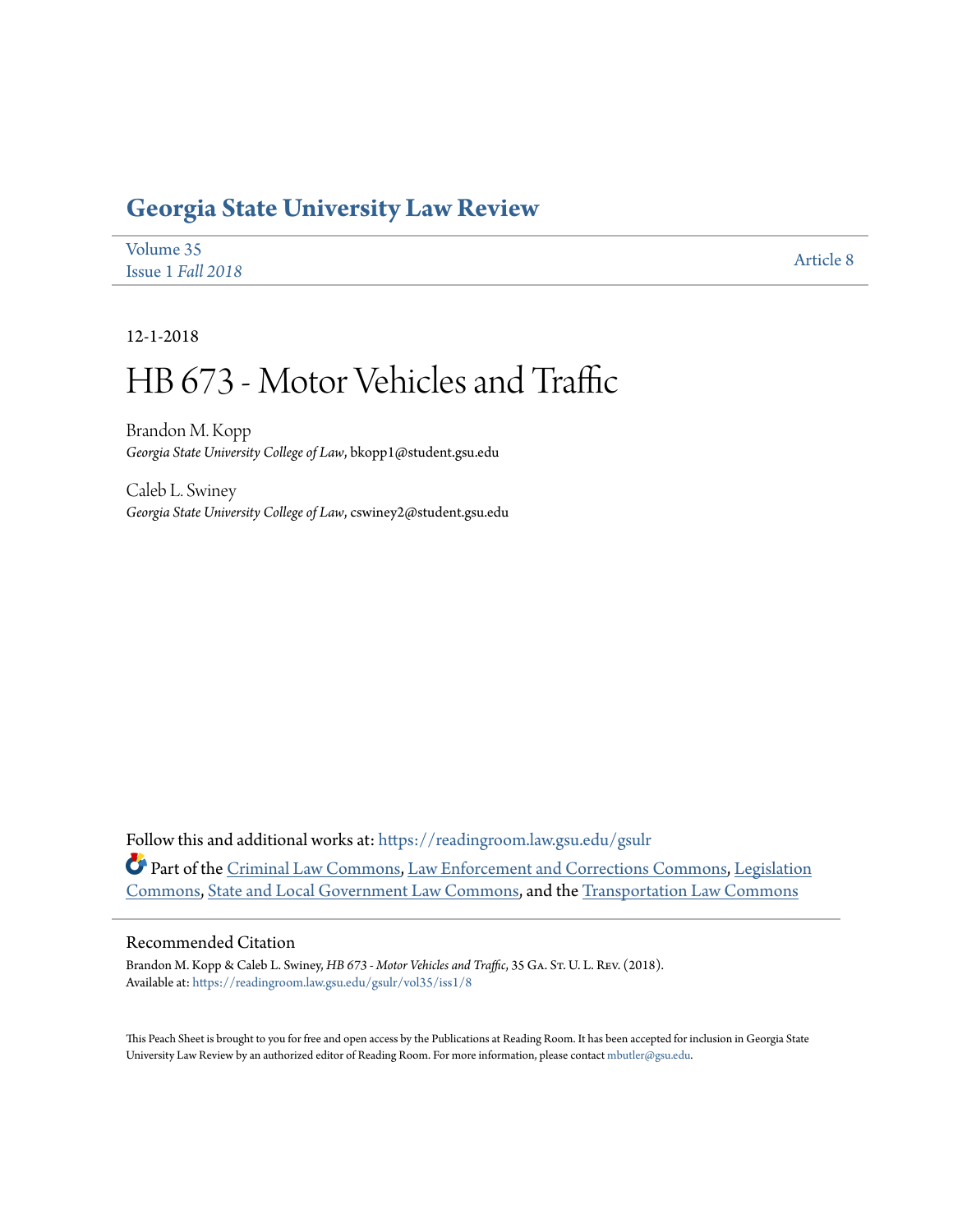### **MOTOR VEHICLES AND TRAFFIC**

*Uniform Rules of the Road: Amend Title 40 of the Official Code of Georgia Annotated, Relating to Motor Vehicles and Traffic, so as to Prohibit Actions which Distract a Driver While Operating a Motor Vehicle; To Provide for the Proper and Safe Use of Wireless Telecommunications Devices and Stand-Alone Electronic Devices while Driving; To Provide for Definitions; To Prohibit Certain Actions While Operating a Commercial Motor Vehicle; To Provide for Violations; To Provide for Punishment; To Provide for Exemptions; To Provide for Conditions Under Which a Citation May Be Issued for Violations; To Provide for the Assessment of Points Upon Conviction; To Repeal Sections 241.1 and 241.2 of Article 11 of Chapter 6 of Title 40 of the Official Code of Georgia Annotated, Relating to Definitions, Prohibition on Certain Persons Operating a Motor Vehicle While Engaging in Wireless Communications, Exceptions, and Penalties and Prohibition on Persons Operating a Motor Vehicle While Writing, Sending, or Reading Text Based Communications, Prohibited Uses of Wireless Telecommunication Devices by Drivers of Commercial Vehicles, Exceptions, and Penalties for Violation, Respectively; To Correct Cross-References; To Provide for a Short Title; To Provide for Related Matters; To Repeal Conflicting Laws; and for Other Purposes* 

| <b>CODE SECTIONS:</b> | $\S$ § 40-6-241.1<br>(amended),<br>O.C.G.A.     |
|-----------------------|-------------------------------------------------|
|                       | $40 - 6 - 241.2$<br>$40 - 5 - 57$<br>(amended), |
|                       | $40 - 6 - 165$<br>(amended)<br>(amended)        |
|                       | $40 - 5 - 159$<br>$40 - 5 - 142$<br>(amended)   |
|                       | (amended)                                       |
| <b>BILL NUMBER:</b>   | HB 673                                          |
| <b>ACT NUMBER:</b>    | 298                                             |
| <b>GEORGIA LAWS:</b>  | 2018 Ga. Laws 127                               |
| SUMMARY:              | The Act prohibits holding<br>any                |
|                       | electronic device or using text-based           |
|                       | communication while driving. Drivers            |
|                       | are further prohibited from watching or         |

1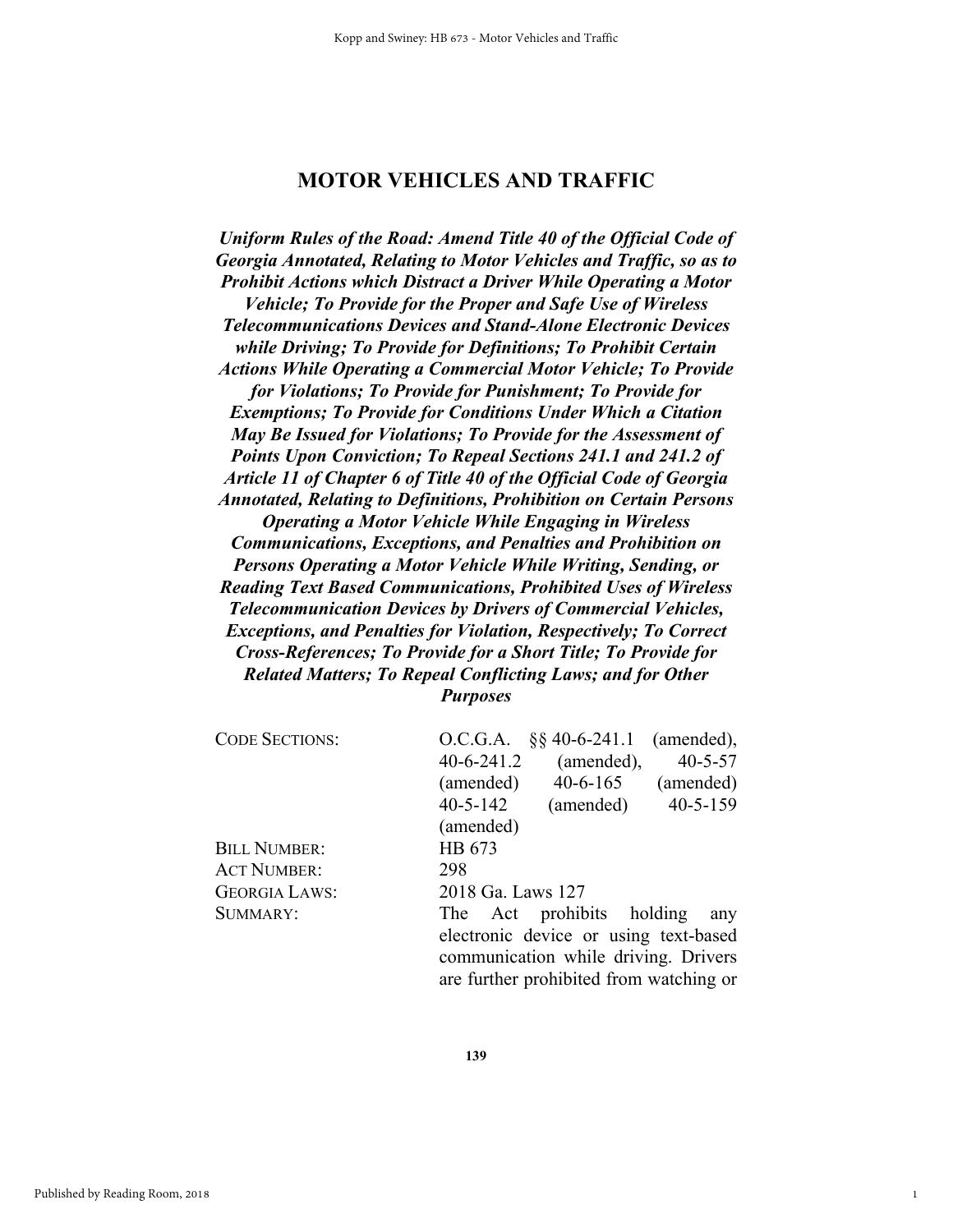creating videos. These prohibitions exclude: electronic headsets; smart watches; navigation systems; dash cam systems; and programs that convert voice messages into text messages. Commercial vehicle drivers are prohibited from using more than a single button to engage in voice communication or reaching for a communication device in an unsafe manner. Violators will be fined and assessed points to their license based on the amount of times that they have previously violated this Act. Notably, these provisions do not apply when the violation occurred while reporting an emergency; when made by a utility service provider in response to an emergency; when made by publicsafety first responders pursuant to their duties; or when lawfully parked.

EFFECTIVE DATE: July 1, 2018

#### *History*

One thousand, five hundred and forty-nine lives were lost to roadway fatalities in Georgia in  $2017$ .<sup>1</sup> The death count was the fourth highest out of all U.S. states that year,<sup>2</sup> representing a  $32\%$ increase in motor-vehicle deaths in Georgia in only three years.<sup>3</sup> Increased roadway fatalities in Georgia have been accompanied by the nation's highest increases in personal auto insurance rates over

https://readingroom.law.gsu.edu/gsulr/vol35/iss1/8

 <sup>1.</sup> Sharon Swanepoel, *Georgia DOT: 7 out of 10 Deaths on Georgia Roads are Preventable*, MONROE LOC. (Apr. 10, 2018), http://news.monroelocal.org/georgia-dot-7-out-of-10-deaths-on-georgiaroads-are-preventable/ [https://perma.cc/A9CS-RVHV].

 <sup>2.</sup> STATISTICS DEP'T, *NSC Motor Vehicle Fatality Estimates*, NAT'L SAFETY COUNCIL, https://www.nsc.org/Portals/0/Documents/NewsDocuments/2018/December\_2017.pdf [https://perma.cc/URN9-UUG3] (last visited June 23, 2018) [hereinafter STATISTICS DEP'T].

 <sup>3.</sup> Swanepoel, *supra* note 1.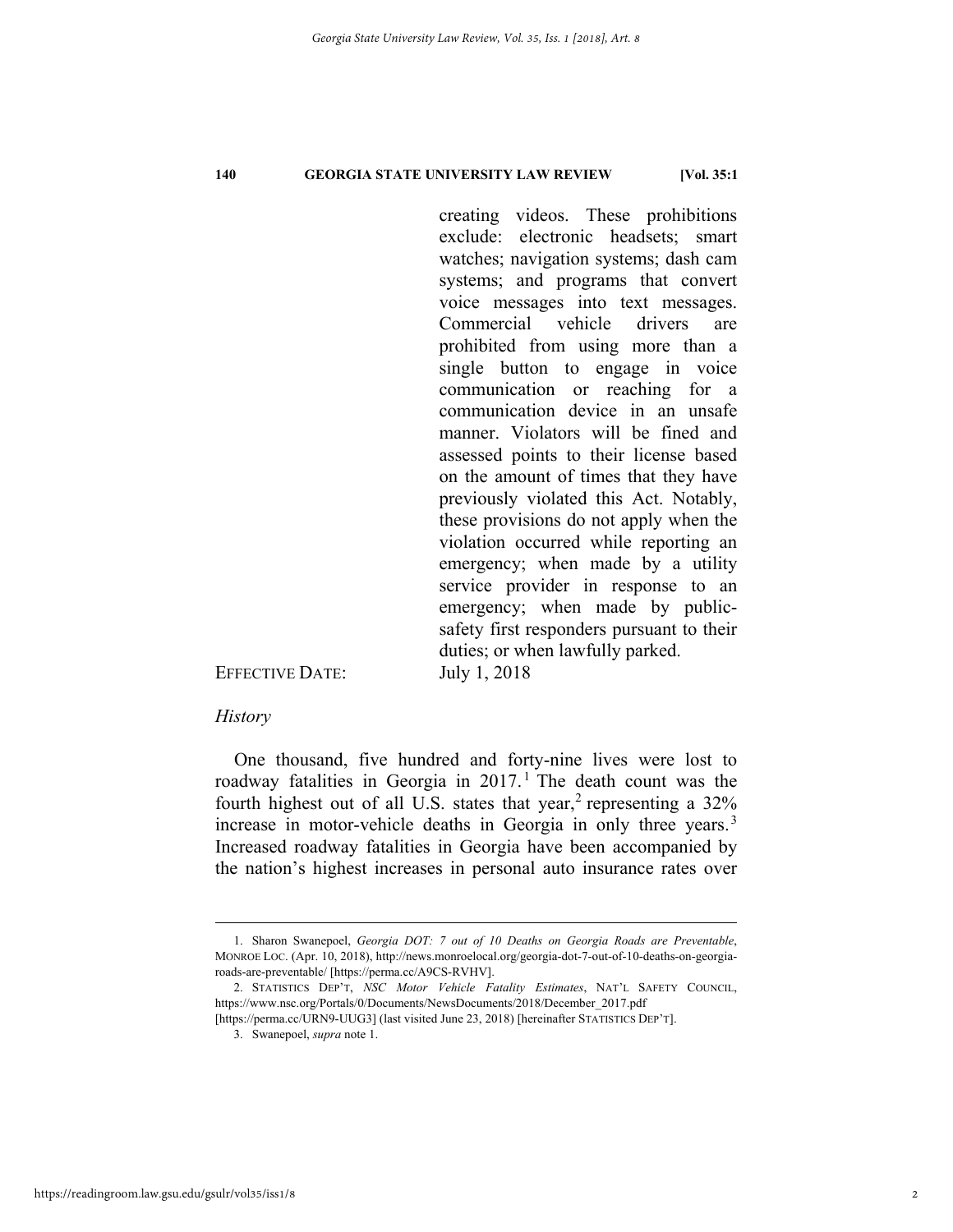the same period. 4 The estimated cost of motor-vehicle deaths, injuries, and property damage in Georgia in 2017 is approximately \$15.7 billion.<sup>5</sup> The Georgia Department of Transportation attributes 70% of deaths on state roadways to unsafe driving behaviors, including distracted driving.<sup>6</sup>

The Georgia General Assembly passed Senate Bill (SB) 360, also known as "Caleb's Law," in 2010, which then-Governor Sonny Purdue (R) signed into law.<sup>7</sup> The legislation was given the moniker in honor of Caleb Sorohan, an eighteen-year-old college student from Morgan County, Georgia, who died while texting and driving in 2009.8 The law prohibited sending text messages while driving and instituted the penalty of a \$150 fine and one point being assessed against the driver's license for a violation.  $\frac{9}{9}$  Unfortunately, the enforceability of the law was immediately called into question.<sup>10</sup> In practice, fewer than fifty people per month were convicted of the offense.<sup>11</sup>

Various law enforcement agencies and advocates pushed Georgia's legislators to fix perceived shortcomings in existing laws' effect on driving behaviors.<sup>12</sup> Meanwhile, municipalities passed their

 <sup>4.</sup> James Salzer, *Auto Insurance Bills Skyrocket in Georgia but Regulator Powerless*, ATLANTA J.- CONST. (July 24, 2017), https://www.ajc.com/news/state—regional-govt—politics/auto-insurance-billsskyrocket-georgia-but-regulator-powerless/UdGIleregt8QeTqj0foqwI/ [https://perma.cc/W3X7-PG3P].

 <sup>5.</sup> STATISTICS DEP'T, *supra* note 2.

<sup>6</sup>*. Id.*

 <sup>7.</sup> Georgia General Assembly, SB 360, Bill Tracking, http://www.legis.ga.gov/legislation/en-US/Display/20092010/SB/360 [hereinafter SB 360 Bill Tracking].

 <sup>8.</sup> Todd Duncan, *Legislation from the 2010 General Assembly*, ATLANTA J.-CONST. (May 1, 2010), https://www.ajc.com/news/local-govt—politics/legislation-from-the-2010-general-

assembly/L3fQhInXkyuRadDziwZBtN/ [https://perma.cc/6QB2-DYPV]; Allison Williard, *Caleb's Law Bans Texting While Driving*, RED & BLACK (June 16, 2010), https://www.redandblack.com/news/calebs-law-bans-texting-while-driving/article\_44cf176a-8ee3-5ea5-8bd6-f1e8dbe28dd0.html [https://perma.cc/DBK5-G28N].

 <sup>9.</sup> Brandon Arnold, Michael Baumrind & Patrick Wheaton, *Motor Vehicles and Traffic: Uniform Rules of the Road*, 27 GA. ST. U. L. REV. 155, 172 (2010).

 <sup>10.</sup> Kathy Lohr, *Enforcement Issues Loom with Texting While Driving Bans*, NPR (July 1, 2010, 9:00 AM), https://www.npr.org/templates/story/story.php?storyId=128220944 [https://perma.cc/T55S-485Q].

 <sup>11.</sup> Andria Simmons, *Texting While Driving Law Rarely Enforced*, ATLANTA J.-CONST. (Oct. 30, 2012), https://www.ajc.com/news/texting-while-driving-law-rarely-enforced/5VHInmvPrlsSkuBLn7 6bZJ/ [https://perma.cc/GB8C-QBUF].

 <sup>12.</sup> Jill Nolin, *Push Back on for Hands-free Law*, TIFTON GAZETTE (Mar. 27, 2018), http://www.tiftongazette.com/news/push-back-on-for-hands-free-law/article\_7a811c2a-31e8-11e8-b2a3 cf3c3fd61db1.html [https://perma.cc/2BNV-52XG].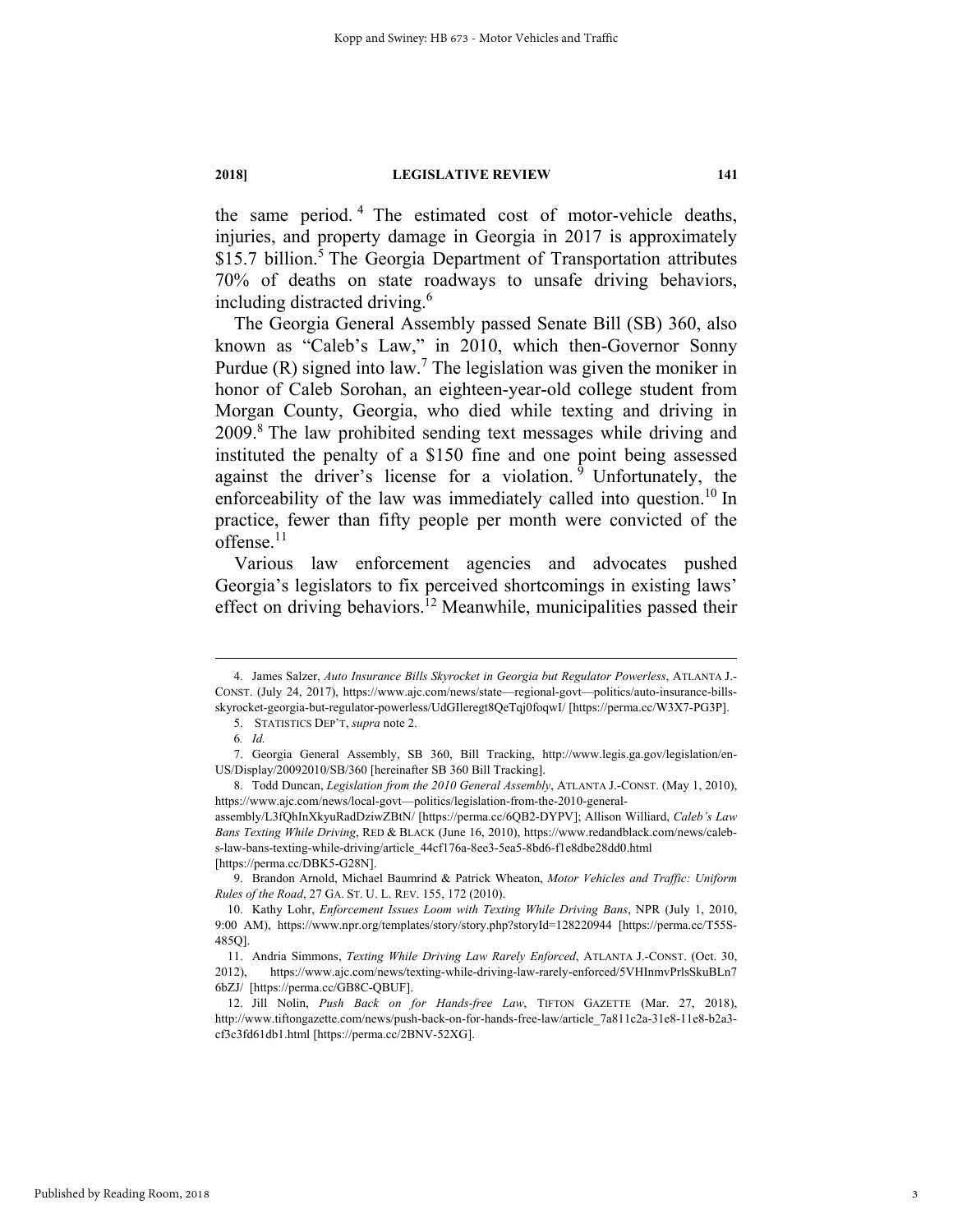own ordinances aimed at these issues.13 At the same time, critics of the legislation opposed any attempt to further "insert government" into the daily commutes of Georgians, opting instead to encourage citizens to take "personal responsibility" for their actions while driving. $14$ 

In an effort to reverse the trends of increasing fatalities and insurance premiums, the Georgia General Assembly passed House Resolution 282 in 2017, which created the House Study Committee on Distracted Driving.15 The Speaker of the House, Representative David Ralston (R-7th), appointed Representative John Carson (R-46th) as Chairman of the Study Committee. The Study Committee produced a report detailing the shortcomings of the anti-texting and driving law and reviewed the results of other states' hands-free  $laws.<sup>16</sup>$ 

The Study Committee's report also detailed the feedback of Georgia law enforcement agents, who lamented the difficulty of determining whether drivers were using their phones to dial a phone number or write a text message. Additionally, in the fifteen states that had passed hands-free laws, legislation banning the hand-held use of cell phones by drivers, 17 twelve of those states saw decreased roadway fatalities within two years of enactment of a hands-free law.<sup>18</sup> In six states, the number decreased by more than 20%.<sup>19</sup>

 <sup>13.</sup> Ben Brasch, *Smyrna Becomes First City in Georgia to Pass Hands-free Driving Law*, ATLANTA J.-CONST. (Jan. 3, 2018), https://www.ajc.com/news/local/smyrna-becomes-first-city-georgia-passhands-free-driving-law/cSAWdq2A6TDs6aGTW4QmEI/ [https://perma.cc/S6DH-48D8]; WGCL DIGITAL TEAM, *Marietta Passes Hands-free Ordinance, to Take Effect in April*, WGCL-TV, http://www.cbs46.com/story/37512227/marietta-passes-hands-free-ordinance-to-take-effect-in-april [https://perma.cc/6UDS-LVQB ] (last updated Mar. 15, 2018).

 <sup>14.</sup> Jim Galloway, Greg Bluestein & Tamar Hallerman, *The Jolt: A Georgia Ban on Cell Phone Use While Driving Just Hit a Wall*, POLITICALLY GA. (Mar. 7, 2018), https://politics.myajc.com/blog/politics/ban-cell-phone-use-while-driving-just-hitwall/88U1mVc4tYmYpUXdjmVbBM/ [https://perma.cc/VV83-T334].

 <sup>15.</sup> HOUSE STUDY COMM. ON DISTRACTED DRIVING, GA. GEN. ASSEMBLY HOUSE BUDGET AND RESEARCH OFFICE, REPORT OF THE COMMITTEE 2 (Dec. 31, 2017), http://www.house.ga.gov/Documents/CommitteeDocuments/2017/Distracted\_Driving/Final\_Report\_Dis tractedDriving.pdf [https://perma.cc/KDK6-WWD7] [hereinafter HOUSE STUDY].

<sup>16</sup>*. Id.*

<sup>17</sup>*. Distracted Driving*, NAT'L CONF. OF ST. LEGISLATURES (May 31, 2018), http://www.ncsl.org/research/transportation/spotlight-distracted-driving.aspx [https://perma.cc/3U2W-8S3G].

 <sup>18.</sup> HOUSE STUDY, *supra* note 15.

<sup>19</sup>*. Id.*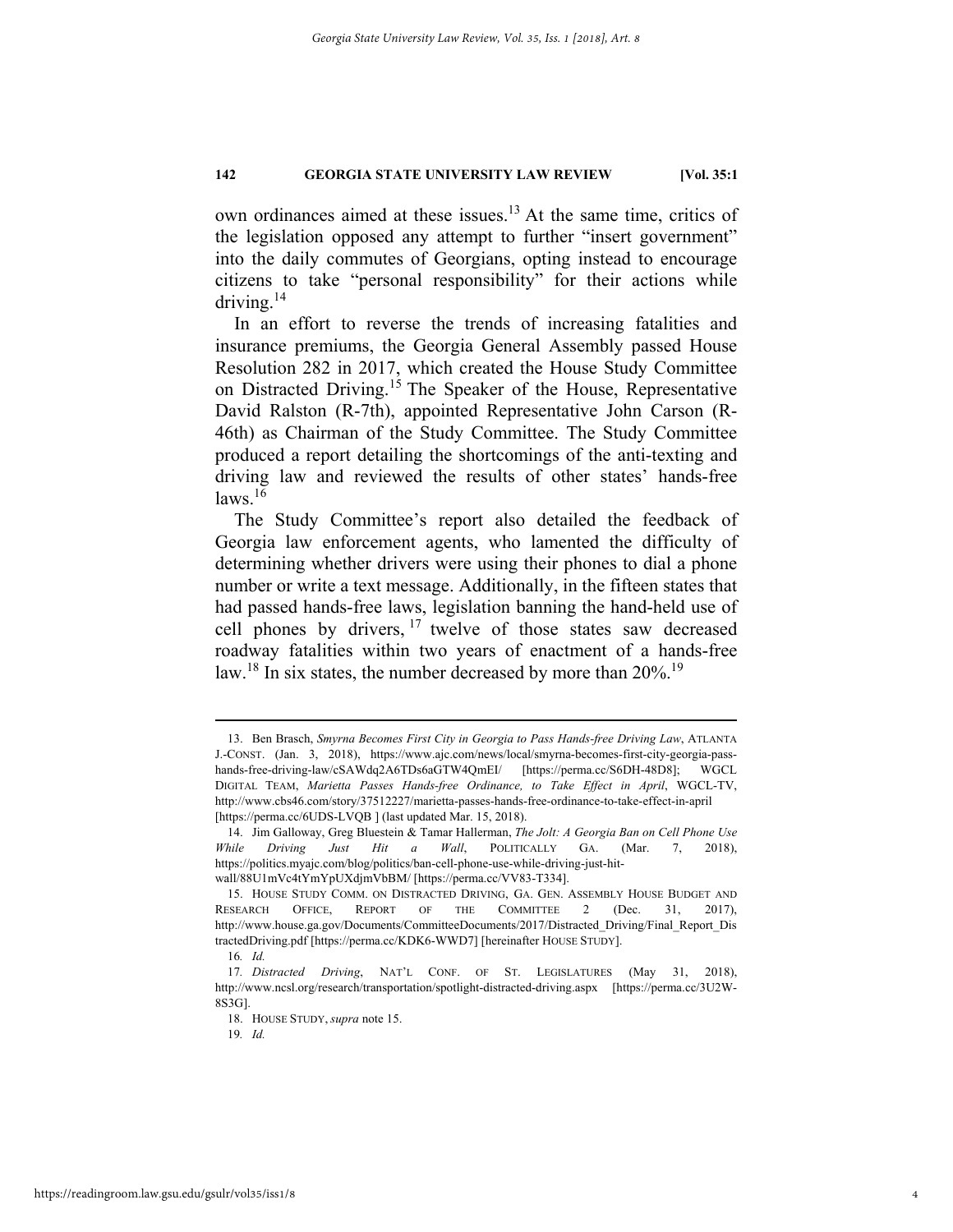Based on the findings included in the Study Committee's final report, published on December 31, 2017, the Study Committee strongly recommended the passage of a hands-free law in Georgia. As a result, House Bill (HB) 673 was introduced on January 10, 2018.20

#### *Bill Tracking of HB 673*

#### *Consideration and Passage by the House*

Representatives John Carson (R-46th), Eddie Lumsden (R-12th), Rich Golick (R-40th), Robert Trammell (D-132nd), and Richard Smith (R-161st) sponsored HB 673 in the Georgia House of Representatives. 21 The House read the bill for the first time on January 11,  $2018<sup>22</sup>$  The House read the bill for the second time on January 18, 2018.<sup>23</sup> Speaker David Ralston (R-7th) assigned the bill to the House Judiciary Non-Civil Committee, which favorably reported the bill by Committee substitute on February 22,  $2018<sup>24</sup>$ The House read HB 673 for a third time, adopted the Committee substitute, and passed the bill on February 28, 2018, by a vote of 151 to 20.25

#### *Consideration and Passage by the Senate*

Senator P.K. Martin IV (R-9th) sponsored HB 673 in the Georgia Senate.<sup>26</sup> The Senate first read HB 673 on March 1, 2018.<sup>27</sup> HB 673 was referred to the Senate Committee on Judiciary, which favorably reported it by Committee substitute on March 23, 2018, the same date it was read in the Senate for a second time.<sup>28</sup> On March 27,

 <sup>20.</sup> State of Georgia Final Composite Status Sheet, HB 673, May 10, 2018.

 <sup>21.</sup> SB 360 Bill Tracking, *supra* note 7.

 <sup>22.</sup> State of Georgia Final Composite Status Sheet, HB 673, May 10, 2018.

<sup>23</sup>*. Id.*

<sup>24</sup>*. Id.*

<sup>25</sup>*. Id.*

<sup>26</sup>*. Id.* 27*. Id.*

 <sup>28.</sup> State of Georgia Final Composite Status Sheet, HB 673, May 10, 2018.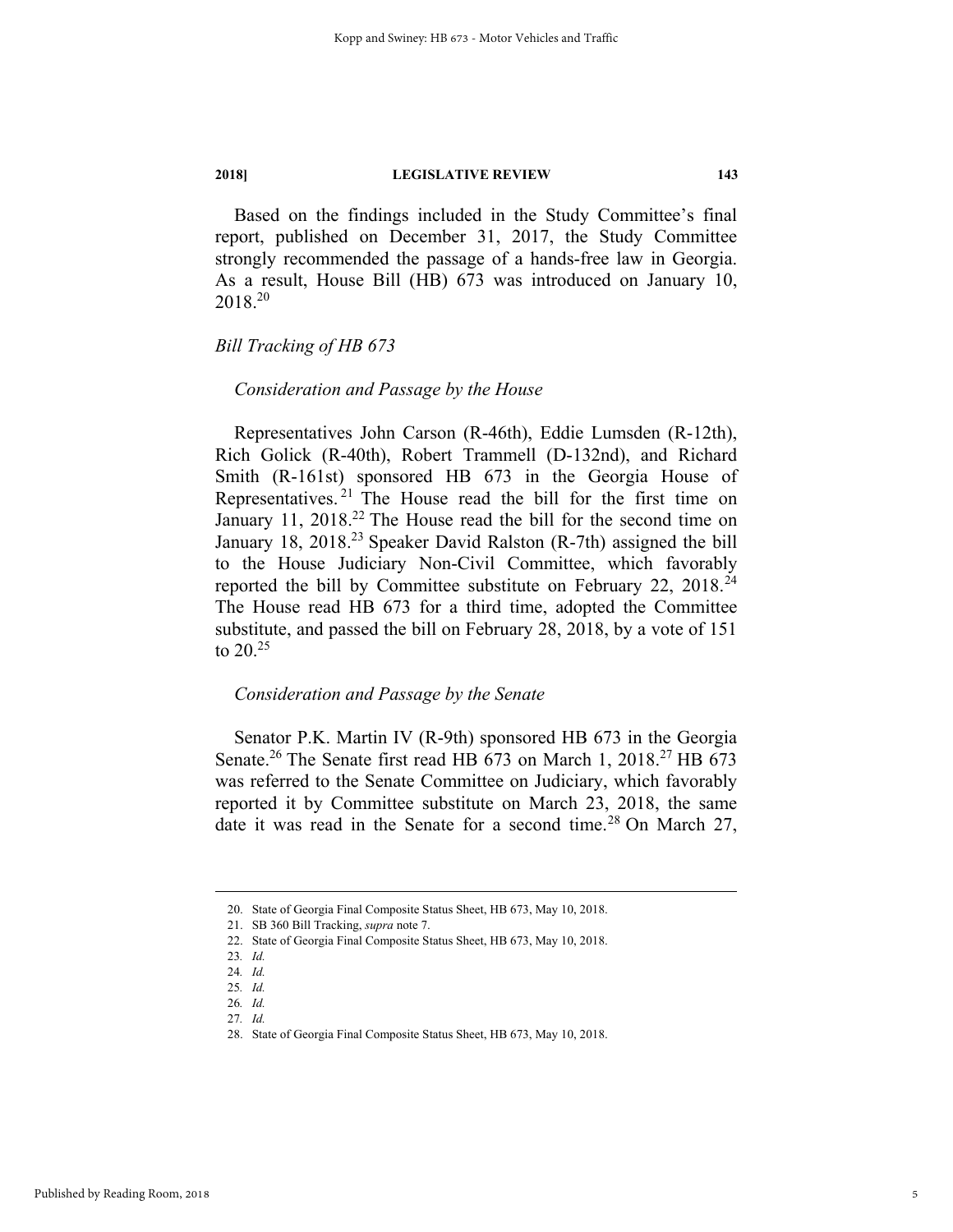2018, HB 673 was read for a third time in the Senate, which unanimously passed the Committee substitute of HB 673.<sup>29</sup>

The Senate transmitted the bill to the House on March 29, 2018, whereupon the House agreed to the Senate substitute as amended.<sup>30</sup> Following the House's approval of the Senate substitute, the Senate agreed to the House amendments to the Senate substitute.<sup>31</sup> Lastly, the House agreed to the Senate amendments to the House's version of HB 673 that incorporated the Senate substitute.<sup>32</sup>

The House sent the bill to Governor Nathan Deal (R) on April 6, 2018. Governor Deal signed the bill into law on May 2, 2018, and the bill became effective on July 1, 2018.<sup>33</sup>

#### *The Act*

The Act repeals Articles 241.1 and 241.2 of Chapter 6 of Title 40 of the Official Code of Georgia Annotated relating to motor vehicles. The Act amends and adds to the following sections of the Official Code of Georgia Annotated: Article 57 of Chapter 5 of Title 40, Article 165 of Chapter 6 of Title 40, and Article 241 of Chapter 6 of Title 40.34 The overall purpose of this Act is "to provide for the proper and safe use of wireless telecommunications devices and stand-alone electronic devices while driving."<sup>35</sup>

#### *Section 1*

Section 1 titles the Act the "Hands-Free Georgia Act."36

#### *Section 2*

Section 2 of the Act amends Article 57 of Chapter 5 of Title 40 by changing the Georgia license points system.  $37$  Specifically, this

 <sup>29</sup>*. Id.*

<sup>30</sup>*. Id.* 31*. Id.*

<sup>32</sup>*. Id.*

<sup>33</sup>*. Id.*

 <sup>34. 2018</sup> Ga. Laws 127.

<sup>35</sup>*. Id.* 

 <sup>36. 2018</sup> Ga. Laws 127, § 1, at 128.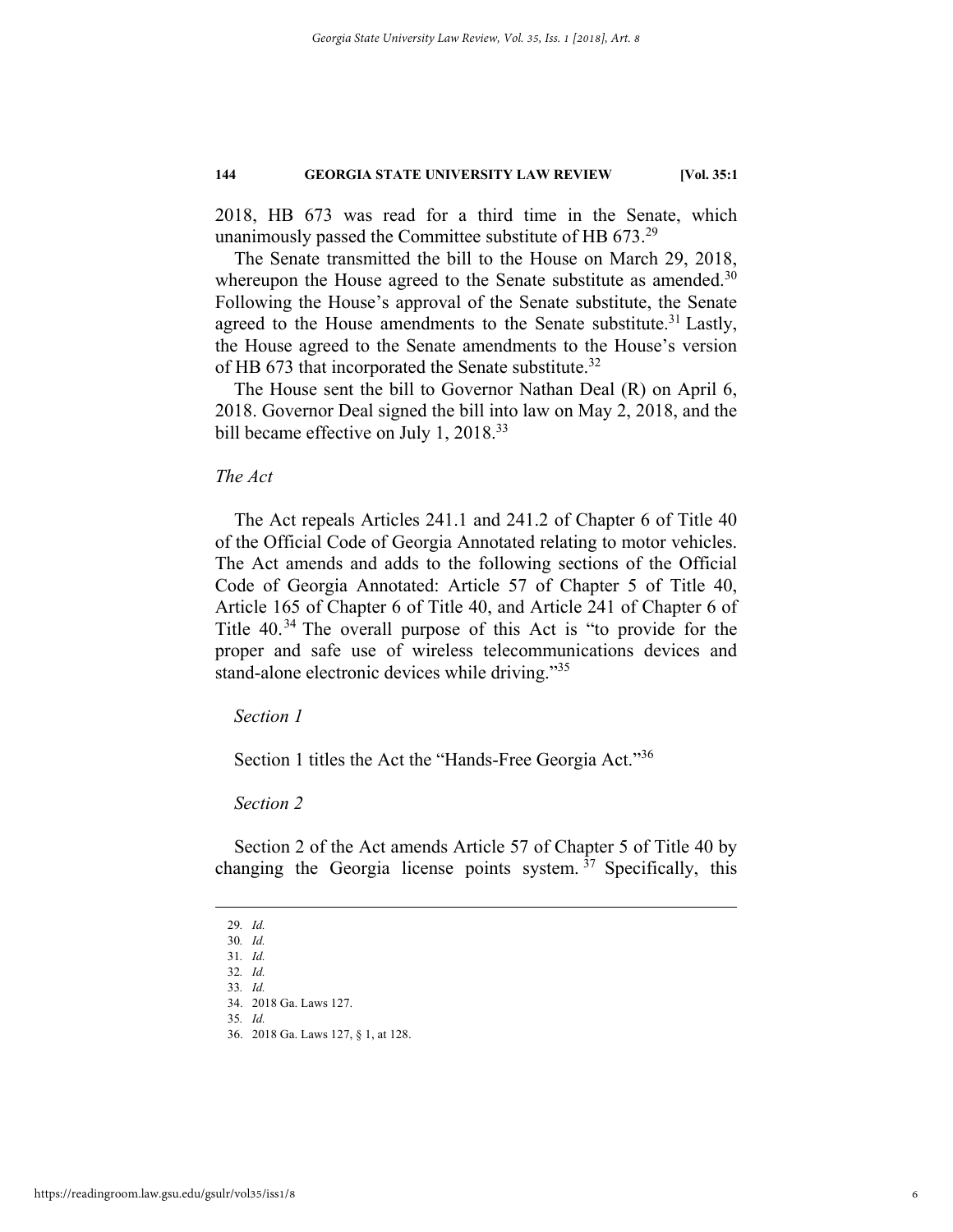section changes the language in the points system from "[o]perating a motor vehicle while text messaging" to "[f]irst violation of Code [s]ection 40-6-241" and from "[v]iolation of usage of wireless telecommunications device requirements" to "[s]econd Violation of Code [s]ection 40-6-241."38 The Act further adds to the points system language by including a subsection for the "[t]hird or subsequent violation of Code [s]ection 40-6-241."39 The first violation under this section remains a one-point moving violation. The Act changes the second violation under this section from a one-point moving violation to a two-point moving violation. The Act adds that a third violation of this section will be a three-point moving violation.<sup>40</sup>

#### *Section 3*

Section 3 amends Article 165 of Chapter 6 of Title 40 of the Official Code of Georgia Annotated, relating to the operation of school buses, by removing any language referencing "cellular telephone[s]" or Article 241.2 of Chapter 6 of Title 40 of the Official Code of Georgia Annotated relating to motor vehicles and replacing it with "wireless telecommunications device, as the term is defined in Code Section 40-6-241."41

#### *Section 4*

Section 4 amends Article 241 of Chapter 6 of Title 40 of the Official Code of Georgia Annotated by creating the following prohibition:

While operating a motor vehicle on any highway of this state, no individual shall: physically hold or support, with any part of his or her body a: wireless telecommunications device . . . or [s]tand alone electronic device; [w]rite, send, or read any text-based communication, including, but not

 <sup>37. 2018</sup> Ga. Laws 127, § 2, at 128–29.

<sup>38</sup>*. Id.*

<sup>39</sup>*. Id.*

<sup>40</sup>*. Id.*

 <sup>41. 2018</sup> Ga. Laws 127, § 3, at 129.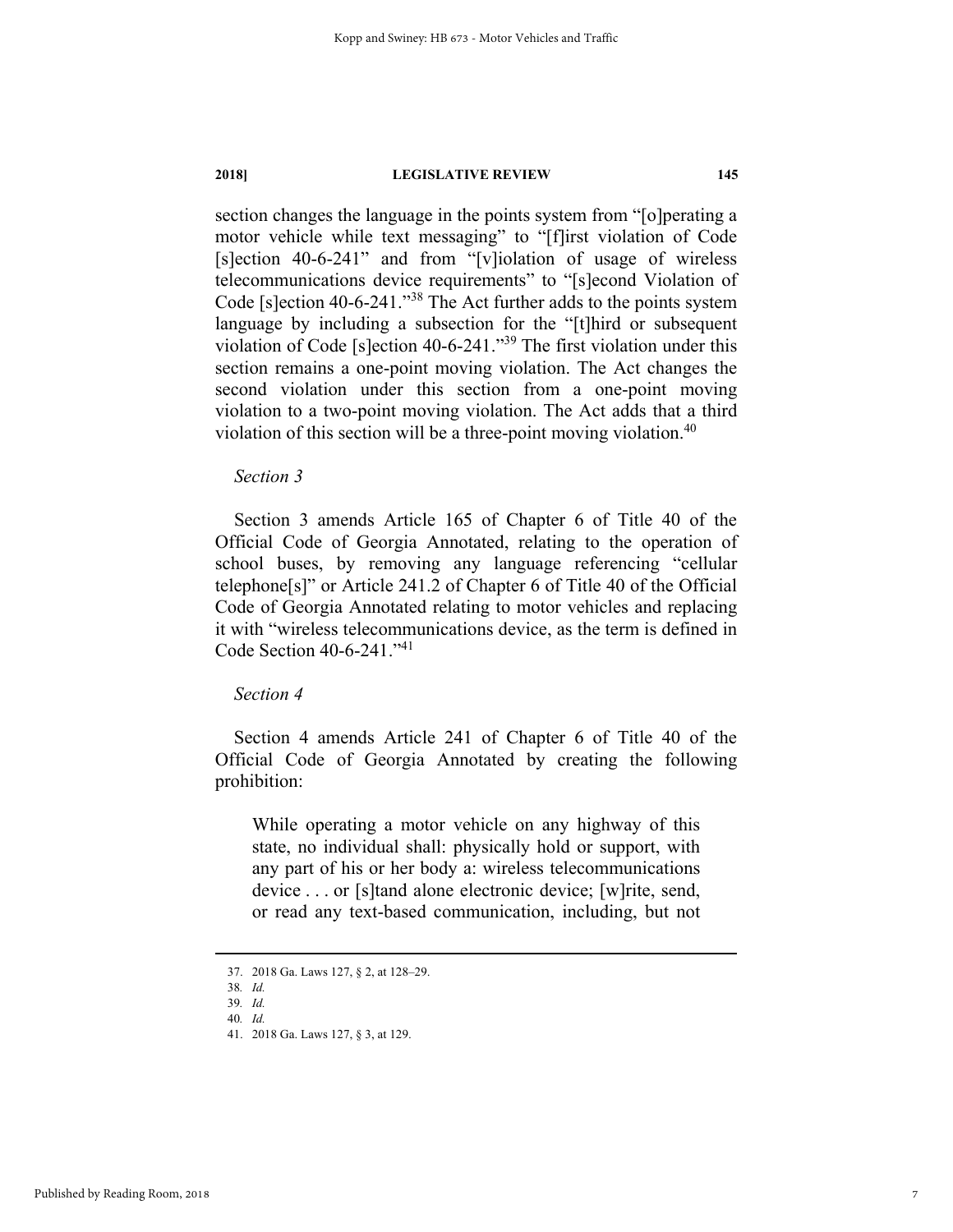limited to a text message, instant message, e-mail, or Internet data on a wireless telecommunications device or stand-alone electronic device . . . watch a video or movie on a wireless telecommunications device or stand-alone electronic device other than watching data related to the navigation of such vehicle; or record or broadcast a video on a wireless telecommunications device or stand-alone electronic device; provided that such prohibition shall not apply to electronic devices used for the sole purpose of continuously recording or broadcasting video within or outside of the motor vehicle.42

This section explicitly allows the use of Global Positioning Satellite (GPS) systems and programs that convert voice messages to text messages.43 Further, Section 4 explicitly allows using earpieces, listening through headphones, or wearing communication devices on one's wrist.44

Subsection (g) of Section 4 creates exceptions that allow an individual to use a wireless telecommunications device when such communications are made while "reporting a traffic accident, medical emergency, fire, an actual or potential criminal or delinquent act, or road condition which causes an immediate and serious traffic or safety hazard"; "[b]y an employee or contractor of a utility services provider acting within the scope of his or her employment while responding to a utility emergency"; "[by] a law enforcement officer, firefighter, emergency medical services personnel, ambulance driver, or other similarly employed public safety first responder during the performance of his or her official duties"; or "while in a motor vehicle which is lawfully parked."<sup>45</sup>

Additionally, Section 4 defines any new terms added by the amendments to Article 241 of Chapter 6 of Title 40 of the Official Code of Georgia Annotated and removes any reference to Article 241.1 of Chapter 6 of Title 40 of the Official Code of Georgia

 <sup>42. 2018</sup> Ga. Laws 127, § 4, at 130.

<sup>43</sup>*. Id.*

<sup>44</sup>*. Id.*

 <sup>45. 2018</sup> Ga. Laws 127, § 4, at 131.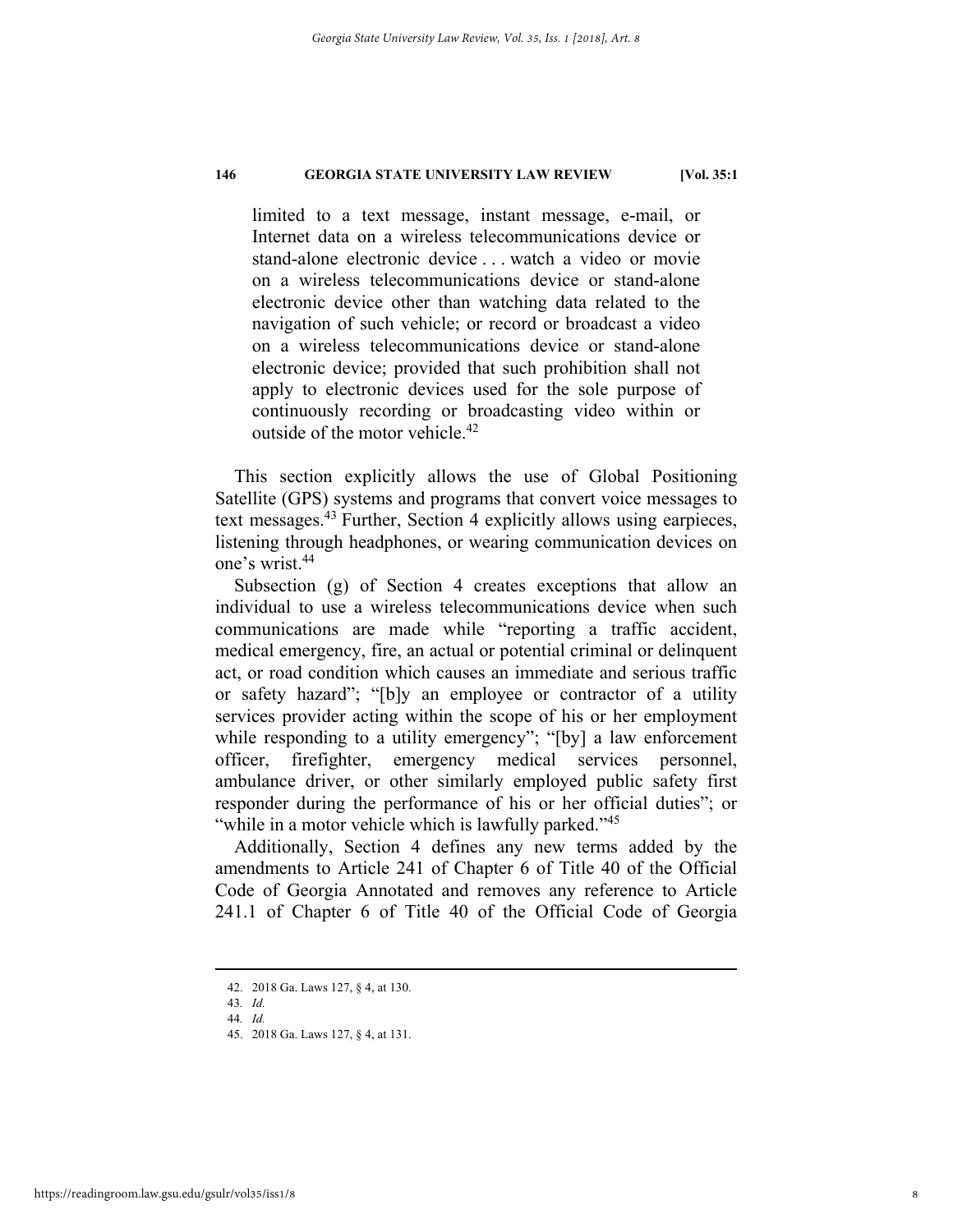Annotated.46 Specifically, the Act defines a stand-alone electronic device as "a device other than a wireless telecommunication device which stores audio or video data files to be retrieved on demand by a user."47 The Act defines utility services as including "electric, natural gas, water, waste-water, cable, telephone, or telecommunications services or the repair location, relocation, improvement or maintenance of utility poles, transmission structures, pipes, wires fibers, cable, easements, rights of way, or associated infrastructure." 48 The Act further defines a wireless telecommunications device as a "cellular telephone, a portable telephone, a text-messaging device, a personal digital assistant, a stand-alone computer, a global positioning system receiver, or substantially similar portable wireless device that is used to initiate or receive communication, information, or data." The Act clarifies that wireless telecommunication devices does not include "a radio, citizens band radio, citizens band radio hybrid, commercial two-way radio communication device or its functional equivalent, [subscription-based] emergency communication device, prescribed medical device, amateur or ham radio device, or in-vehicle security, navigation, or remote diagnostics system."49

Section 4 also outlines the monetary penalties for violating the Act and states that any violation of the Act is a misdemeanor.<sup>50</sup> The penalty for an individual's first violation of the hands-free law is a maximum fine of  $$50<sup>51</sup>$  Upon receiving his or her first citation for violating the Act, however, an individual may appear in court and present evidence that they subsequently purchased a hands-free device, in order to avoid the imposition of any penalty or adjudication of guilt.  $52$  The penalty for an individual's second violation within twenty-four months of his or her first violation is a maximum fine of \$100.<sup>53</sup> Lastly, the penalty for an individual's third

 <sup>46. 2018</sup> Ga. Laws 127, § 4, at 129–30.

 <sup>47. 2018</sup> Ga. Laws 127, § 4, at 129.

<sup>48</sup>*. Id.*

 <sup>49. 2018</sup> Ga. Laws 127, § 4, at 130.

<sup>50</sup>*. Id.* at 131.

 <sup>51.</sup> O.C.G.A. § 40-6-241(f)(1)(A) (2018).

 <sup>52.</sup> O.C.G.A. § 40-6-241(f)(2) (2018).

 <sup>53.</sup> O.C.G.A. § 40-6-241(f)(1)(B) (2018).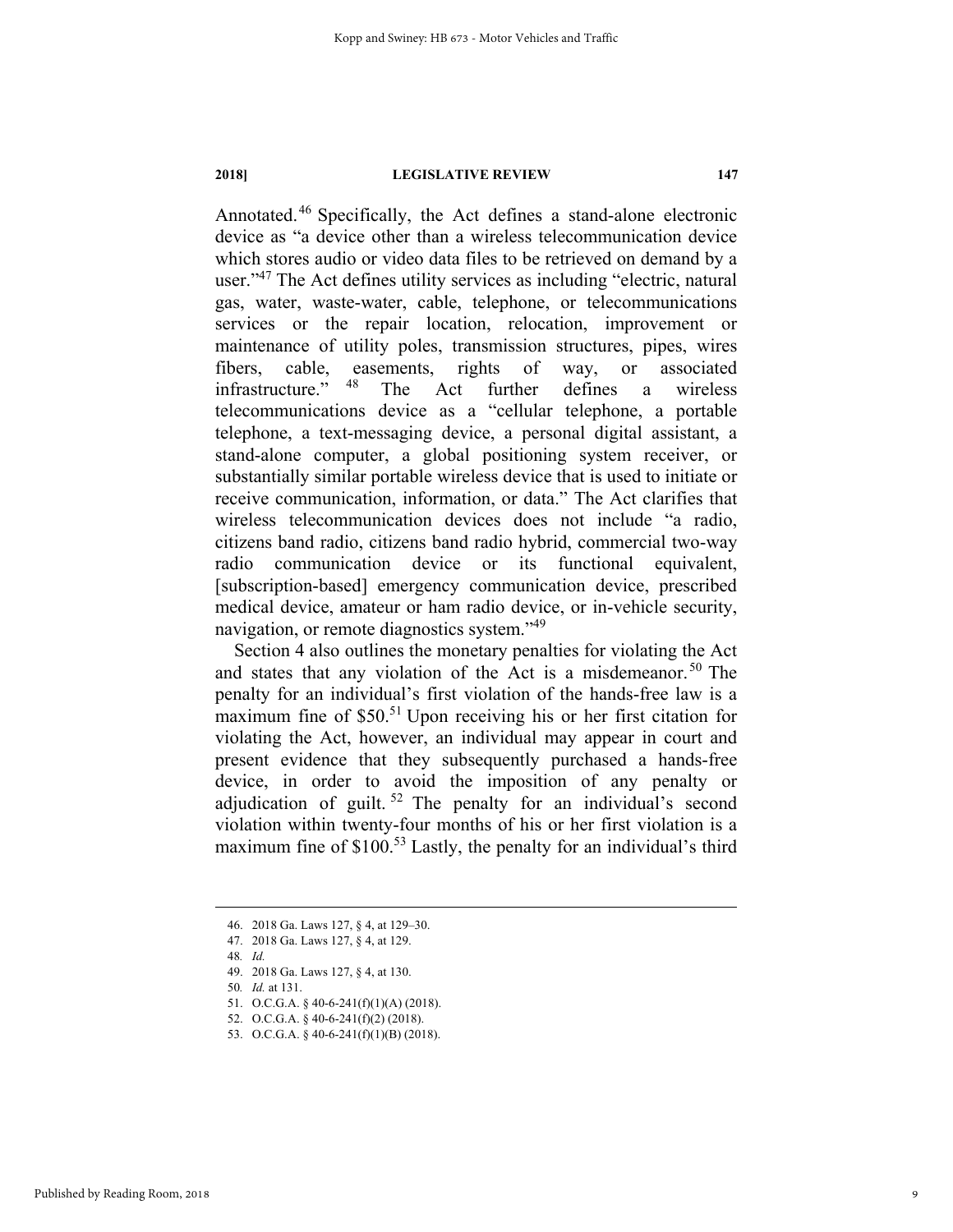or subsequent violation within twenty-four months of his or her first violation is a maximum fine of \$150.<sup>54</sup>

Section 4 also places additional restraints on commercial vehicle drivers. 55 Commercial vehicle drivers are subject to the same restrictions as any other Georgia driver but are also subject to two additional rules.<sup>56</sup> First, a commercial vehicle driver must only use a single button to initiate or end a voice conversation.<sup>57</sup> Second, a commercial vehicle driver can only "reach for a wireless telecommunications device or stand-alone electronic device" if doing so does not cause the driver to be seated improperly or inadequately restrained by the seatbelt.<sup>58</sup> Each violation of the Act counts as a separate offense for commercial vehicle drivers.<sup>59</sup>

#### *Sections 5 and 6*

Section 5 repeals, in its entirety, Article 241.1 of Chapter 6 of Title 40 of the Official Code of Georgia Annotated. $60$  Section 6 repeals, in its entirety, Article 241.2 of Chapter 6 of Title 40 of the Official Code of Georgia Annotated.<sup>61</sup>

*Section 7* 

Section 7 amends Article 142 of Chapter 5 of Title 40 and Article 159 of Chapter 5 of Title 40 of the Official Code of Georgia Annotated by "replacing 'Code Section 40-6-241.2' with 'Code Section 40-6-241' wherever the former occurs in" the above-listed Code sections.<sup>62</sup>

56*. Id.* 

59*. Id.*

 <sup>54.</sup> O.C.G.A. § 40-6-241(f)(1)(C) (2018).

 <sup>55. 2018</sup> Ga. Laws 127, § 4, at 130.

 <sup>57.</sup> O.C.G.A. § 40-6-241(d)(1) (2018).

 <sup>58.</sup> O.C.G.A. § 40-6-241(d)(2) (2018).

 <sup>60. 2018</sup> Ga. Laws 127, § 5, at 132.

 <sup>61. 2018</sup> Ga. Laws 127, § 6, at 132.

 <sup>62. 2018</sup> Ga. Laws 127, § 7, at 132.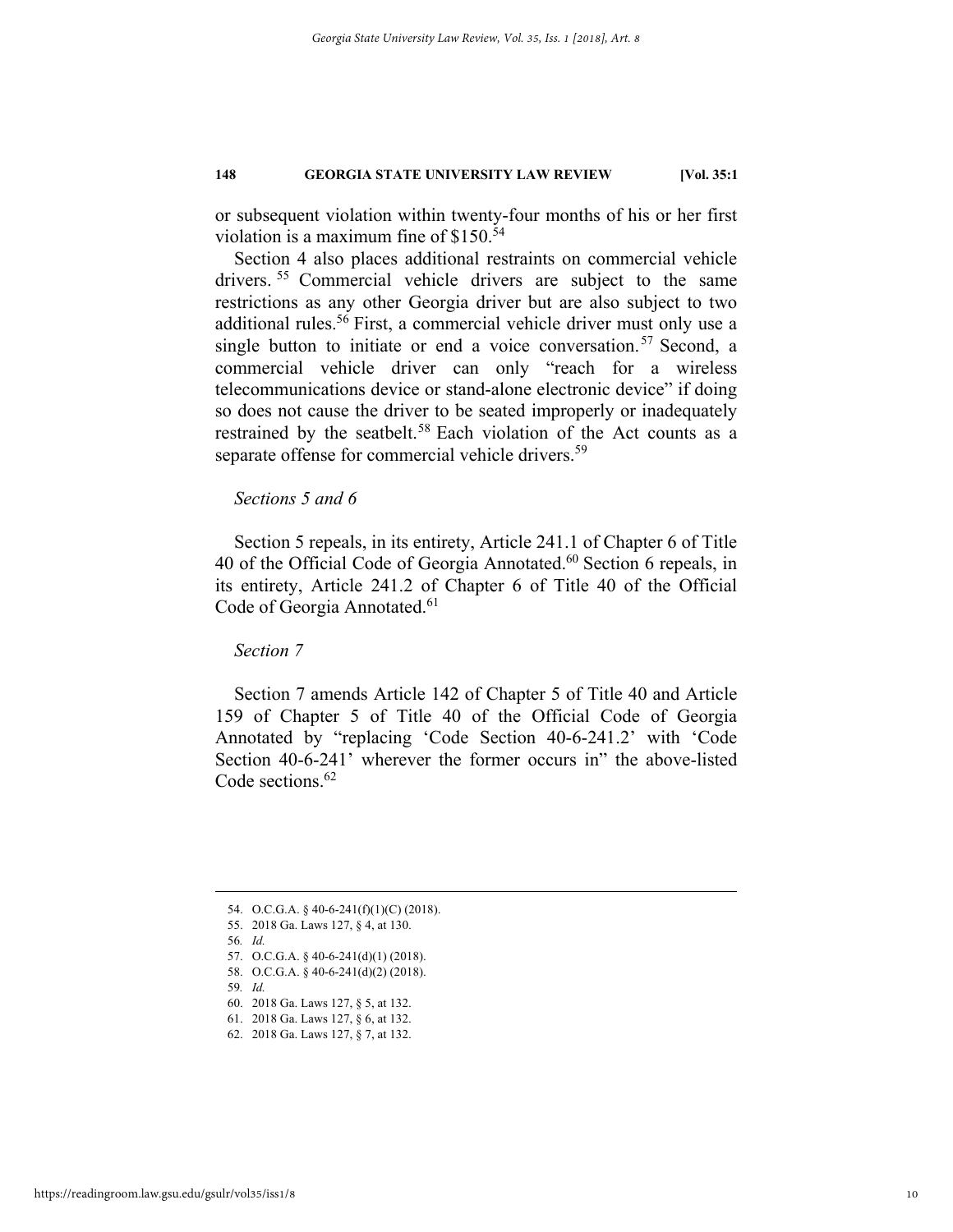#### *Analysis*

Lawmakers drafted HB 673 in response to two events: (1) a significant increase in fatal roadway accidents in Georgia and (2) the previous legislation's inability to reduce those accidents.<sup>63</sup> In fact, Georgia has been ranked as the state with the fourth highest number of fatalities due to automobile accidents. 64 Both proponents and opponents of HB 673 attribute Georgia's high automobile fatality rates to distracted driving. Although the two sides agree that the legislature needed to address distracted driving, some legislators disagree with the way in which the Act accomplishes that goal.<sup>65</sup> Proponents of the bill suggested, and succeeded in, creating a law that would be as "strong" as possible. Opponents of the bill, however, argue that it is a drastic government overreach that does not logically flow from the automobile accident statistics.<sup>66</sup>

#### *Creating an Enforceable Distracted Driving Law*

The Georgia legislature previously attempted to address the distracted driving issue in 2010 with the introduction of a bill that ultimately became Code section  $40-6-241.1$ .<sup>67</sup> That legislation failed to curb distracted driving.<sup>68</sup> In turn, when writing this Act, legislators were determined to put something on the books that police officers could easily enforce.<sup>69</sup> Representative Rich Golick (R-40th) echoed the sentiments of the Act's proponents, who were hopeful that this Act could reach Georgia's distracted drivers, stating:

 <sup>63.</sup> Tyler Estep, *Georgia Hands-free Law: Nearly 1,000 Tickets and Warnings in 4 Days*, ATLANTA J.-CONST. (Jul. 6, 2018), https://www.ajc.com/news/local-govt—politics/hands-free-law-forcinggeorgia-drivers-kick-phone-habit/u8nHEYaYZOP1R6puU4V31J/ [https://perma.cc/5RV3-WXS6].

 <sup>64.</sup> Interview with Rep. Rich Golick (R-40th) at 1 min., 20 sec. (May 22, 2018) (on file with Georgia State University Law Review) [hereinafter Golick Interview]; NAT'L HIGHWAY TRAFFIC ADMIN., U.S. DEP'T OF TRANSP., *Distracted Driving*, https://www.nhtsa.gov/risky-driving/distracteddriving [https://perma.cc/FKX6-B2RC] (last visited Sept. 14, 2018) [hereinafter NHTSA].

 <sup>65.</sup> Interview with Rep. Ed Setzler (R-35th) at 0 min., 20 sec. (Aug. 22, 2018) (on file with Georgia State University Law Review) [hereinafter Setzler Interview]; Golick Interview, *supra* note 64, at 3 min., 15 sec.

 <sup>66.</sup> Setzler Interview, *supra* note 65, at 1 min., 57 sec.

<sup>67</sup>*. See supra* notes 7–10 and accompanying text.

 <sup>68.</sup> Simmons, *supra* note 11.

 <sup>69.</sup> Golick Interview, *supra* note 64, at 7 min., 22 sec.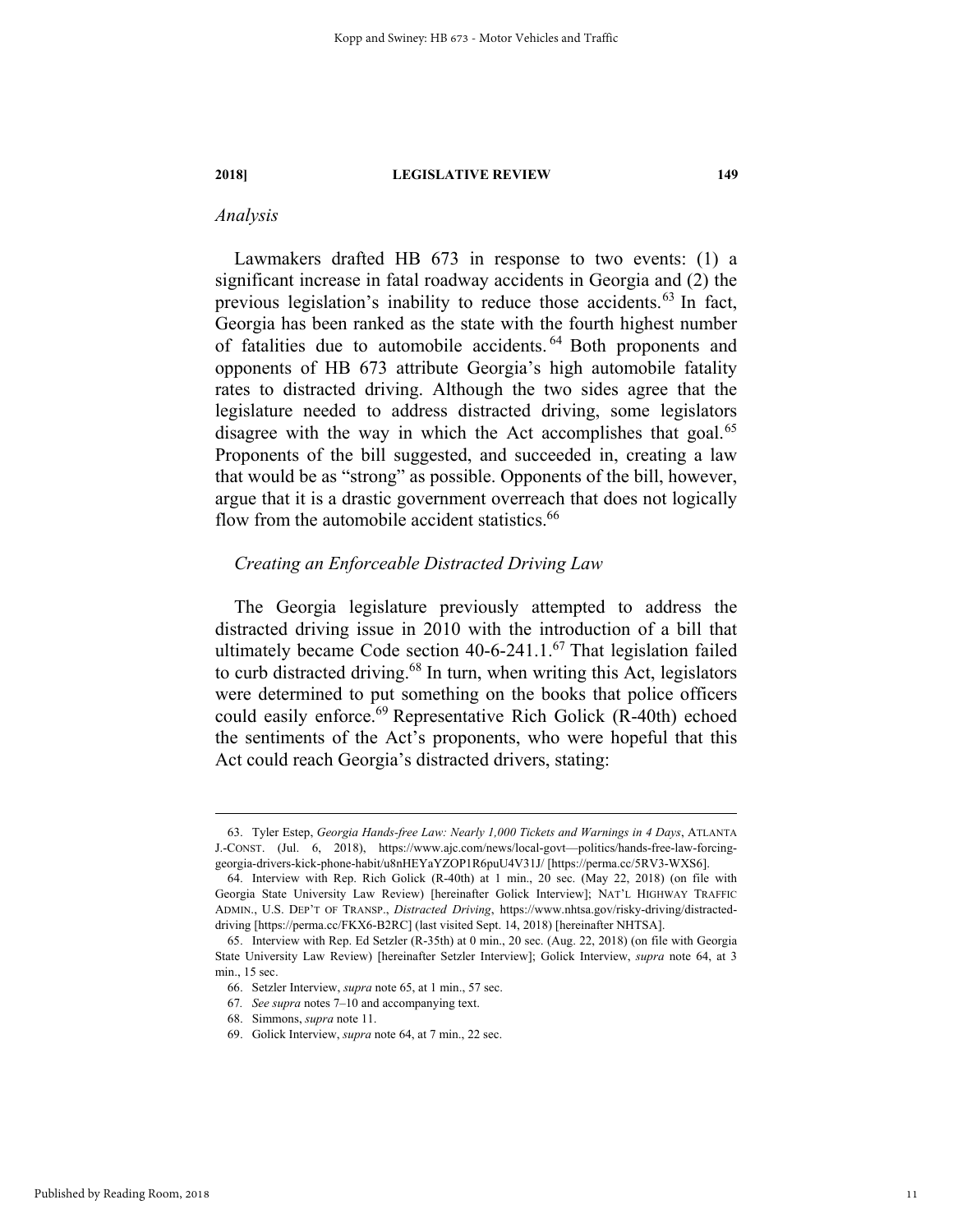[D]riving, as we both know, is a privilege, not a right. I don't care what people do as long as they don't pose a threat to other people. Once they are in a two thousand pound bullet on the road and all of the sudden they become a public safety threat to someone else, then it does become our business.70

When the families of distracted driving victims showed up to floor debates and committee hearings, that two thousand pound bullet was at the forefront of almost every legislator's mind.<sup>71</sup> The victims were the true drivers of this Act as it made its way through the House, Senate, and ultimately to Governor Nathan Deal's  $(R)$  desk.<sup>72</sup>

In turn, there is little doubt that when the legislation's proponents set out to draft this Act, they aimed to make the strongest prohibition against distracted driving that they possibly could.<sup>73</sup> Thus, it is unsurprising that the Georgia legislature looked to create a hands-free law, which fifteen other states had already implemented, as the strongest way to curb distracted driving.<sup>74</sup> Although the legislature based this Act on the success that hands-free legislation has had in other states, there was no consensus that a specific state served as the template for Georgia's hands-free law.<sup>75</sup>

The main benefit of a hands-free law is ease of enforcement.<sup>76</sup> The previous law was criticized and largely unenforced because law enforcement officers claimed they were unable to distinguish whether someone was texting or legally using their phone.<sup>77</sup> Captain Brad Wolfe of the Bibb County Police Department commented that after stopping someone for swerving or some other dangerous behavior, an officer would have to be able to prove that the individual was "either receiving or sending a text, whereas if they said I was looking up a contact, [or] looking to make a phone call, you couldn't really

 <sup>70</sup>*. Id.* at 19 min., 10 sec.

 <sup>71.</sup> Setzler Interview, *supra* note 65, at 11 min., 15 sec.; David Wickert, *Governor Deal Signs Georgia Distracted Driving Bill in Emotional Ceremony*, ATLANTA J.-CONST. (May 2, 2018, 4:22 PM), https://www.myajc.com/news/state—regional-govt—politics/deal-signs-georgia-distracted-driving-billemotional-ceremony/KfMiMnXzPk33L8TpExWsJN/ [https://perma.cc/PK2S-Q8BG].

 <sup>72.</sup> Wickert, *supra* note 71.

 <sup>73.</sup> Golick Interview, *supra* note 64, at 16 min., 13 sec.

<sup>74</sup>*. See id.*; INS. INST. FOR HIGHWAY SAFETY, *Cellphones and Texting*, https://www.iihs.org/iihs/topics/laws/cellphonelaws [https://perma.cc/B7JW-GHB8] (last updated Nov. 2018).

 <sup>75.</sup> Golick Interview, *supra* note 64, at 5 min., 10 sec.

<sup>76</sup>*. Id.* at 7 min., 22 sec.; Simmons, *supra* note 11.

 <sup>77.</sup> Golick Interview, *supra* note 64, at 7 min., 22 sec.; Simmons, *supra* note 11.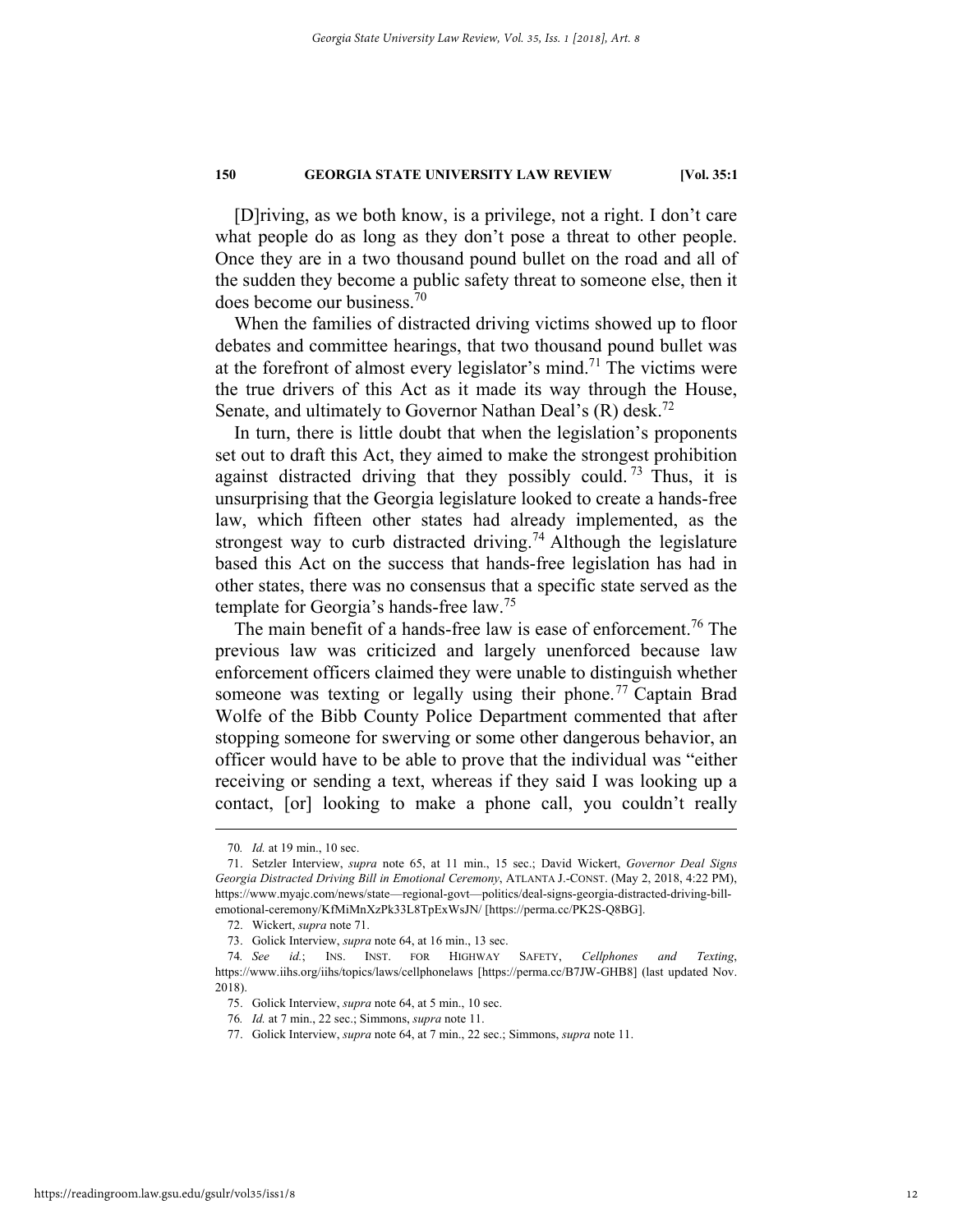enforce that."78 This Act greatly narrows the reasons an individual can explain away a potential violation, and in turn there is a consensus from law enforcement officers that this Act should be much easier to enforce than the previous law.<sup>79</sup>

### *Overreach and Inconsistency Caused by Speeding to Pass Legislation*

The Act's opponents believe that the prohibition on holding or supporting one's phone is a broader prohibition than necessary and a prohibition that is not supported by the data on distracted driving.<sup>80</sup> Representative Ed Setzler (R-35th) distilled the opposition to this bill as it made its way through the legislative process, stating that "[n]o amount of family members of victims who died due to distracted drivers sitting in committee looking us in the eyes or siting in the gallery of the House should be able to quiet the common sense of six million Georgians who agree with the fact that this is an overreach."81

Representative Setzler, other opponents of the bill, and even some of the Act's supporters agree that holding a phone to your ear does not pose any more of a danger than having a conversation with someone who is physically in the same vehicle.  $82$  The distracted driving data that the legislators examined when drafting this Act suggests that actually looking at your phone and texting or viewing content are the activities that led to the increase in accidents on Georgia's roadways.83 The consideration of this data is evident in the Act's language, which allows individuals to have telephone conversations using hands-free devices, talk on radios, and, even use

 <sup>78.</sup> Jacob Reynolds, *Law Enforcement Preparing for Distracted Driving Ban*, 11ALIVE.COM (Mar. 30, 2018, 5:16 PM), https://www.11alive.com/article/news/local/law-enforcement-preparing-fordistracted-driving-ban/93-533619368 [https://perma.cc/A84A-ZMXF]. Law enforcement officers note that there are still some issues with enforcing this bill because officers see fewer distracted drivers in their marked police cars than they would in their personal vehicles. *Id.* 

<sup>79</sup>*. Id.*; Golick Interview, *supra* note 64, at 7 min., 22 sec.; Setzler Interview, *supra* note 65, at 3 min., 32 sec.

 <sup>80.</sup> Setzler Interview, *supra* note 65, at 3 min., 32 sec.

<sup>81</sup>*. Id.* at 11 min., 15 sec.

<sup>82</sup>*. See id.* at 9 min., 11 sec.

<sup>83</sup>*. See id.* at 7 min., 20 sec.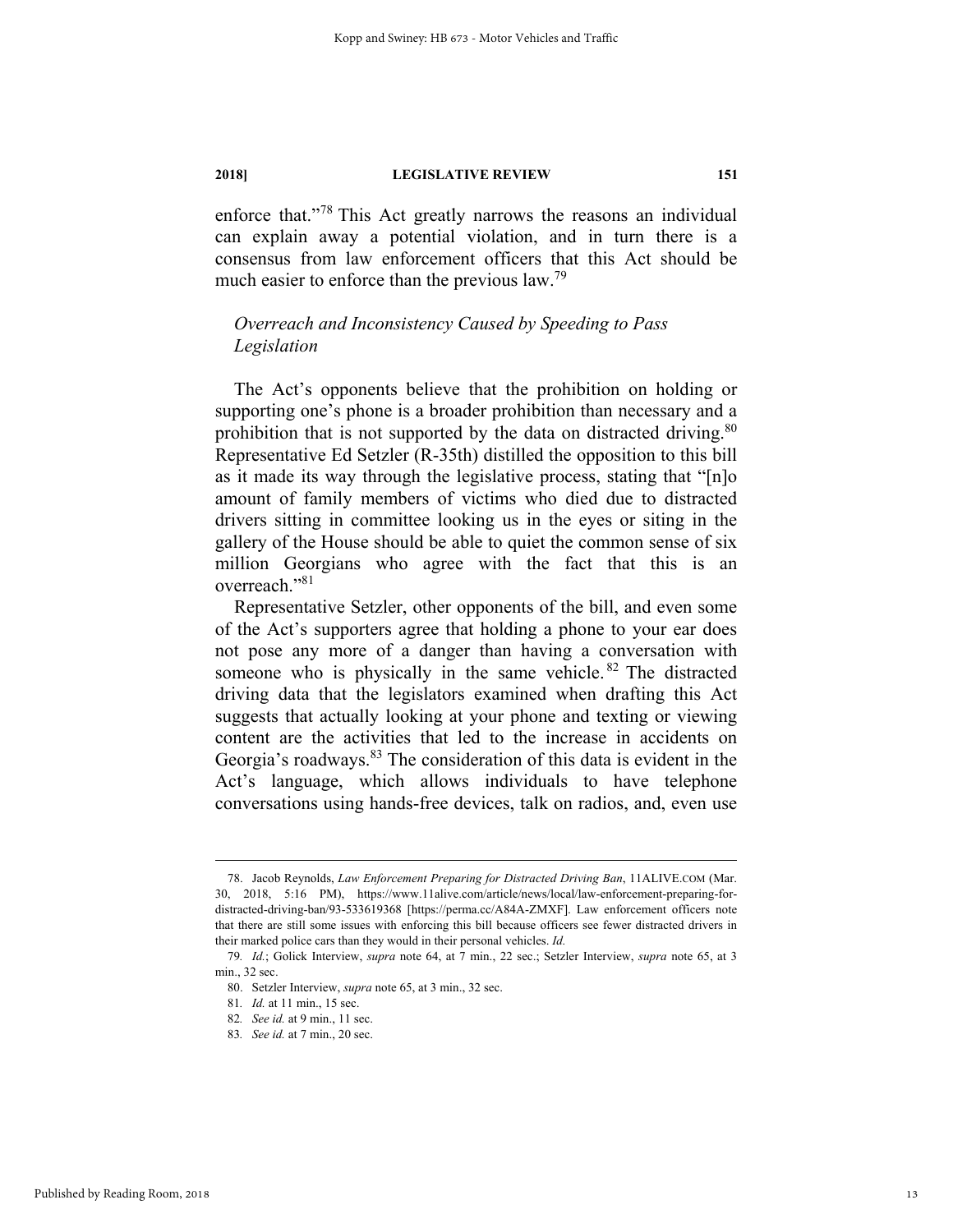voice to text programs, which are undoubtedly distracting. 84 The Act's proponents argue that texting or viewing content are specifically dangerous because they require the driver to take his or her eyes off of the road.<sup>85</sup>

Additionally, the Act's opponents are not persuaded by the argument that police officers will only be able to enforce a law that prohibits this much activity.<sup>86</sup> The opponents point to the fact that police officers make difficult and intricate judgment calls on a daily basis. 87 When those judgment calls include investigating felony offenses and determining whether or not to potentially take an individual's life, police officers should be able to easily tell the difference between someone texting, viewing content, or holding his phone to his ear.<sup>88</sup>

#### *Examining the Exceptions, Misconceptions, and the Long Road to Compliance*

The exact amount of activity that this Act restricts and does not restrict has confused a number of Georgians and even some law enforcement departments.<sup>89</sup> This confusion did not go unnoticed by the Act's proponents, who note that one of the main challenges the Act will face is educating the public about what the Act requires.  $90\text{ A}$ central point of confusion that emerged when the public first became aware of the Act was whether an individual could stream music while driving.<sup>91</sup> Some police departments even warned individuals not to use streaming applications. This question, however, has been unequivocally answered: Georgia drivers can use music streaming services if they initiate the service before they begin driving.  $92$ 

 <sup>84.</sup> NHTSA, *supra* note 64.

<sup>85</sup>*. Id.*; Setzler Interview, *supra* note 65, at 5 min., 15 sec.

 <sup>86.</sup> Setzler Interview, *supra* note 65, at 0 min., 20 sec.

<sup>87</sup>*. Id.* at 11 min., 51 sec.

<sup>88</sup>*. Id.* 

<sup>89</sup>*. Fact Check: Does Georgia's New Hands-free Law Apply to Music Streaming Apps?*, 11ALIVE.COM, https://www.11alive.com/article/news/local/fact-check-does-georgias-new-hands-freelaw-apply-to-music-streaming-apps/85-562432874 [https://perma.cc/3BW4-DT35] (last updated June 7, 2018, 9:51 PM).

 <sup>90.</sup> Golick Interview, *supra* note 64, at 14 min., 23 sec.

<sup>91</sup>*. Fact Check*, *supra* note 89.

 <sup>92. 2018</sup> Ga. Laws 127; *Fact Check*, *supra* note 89.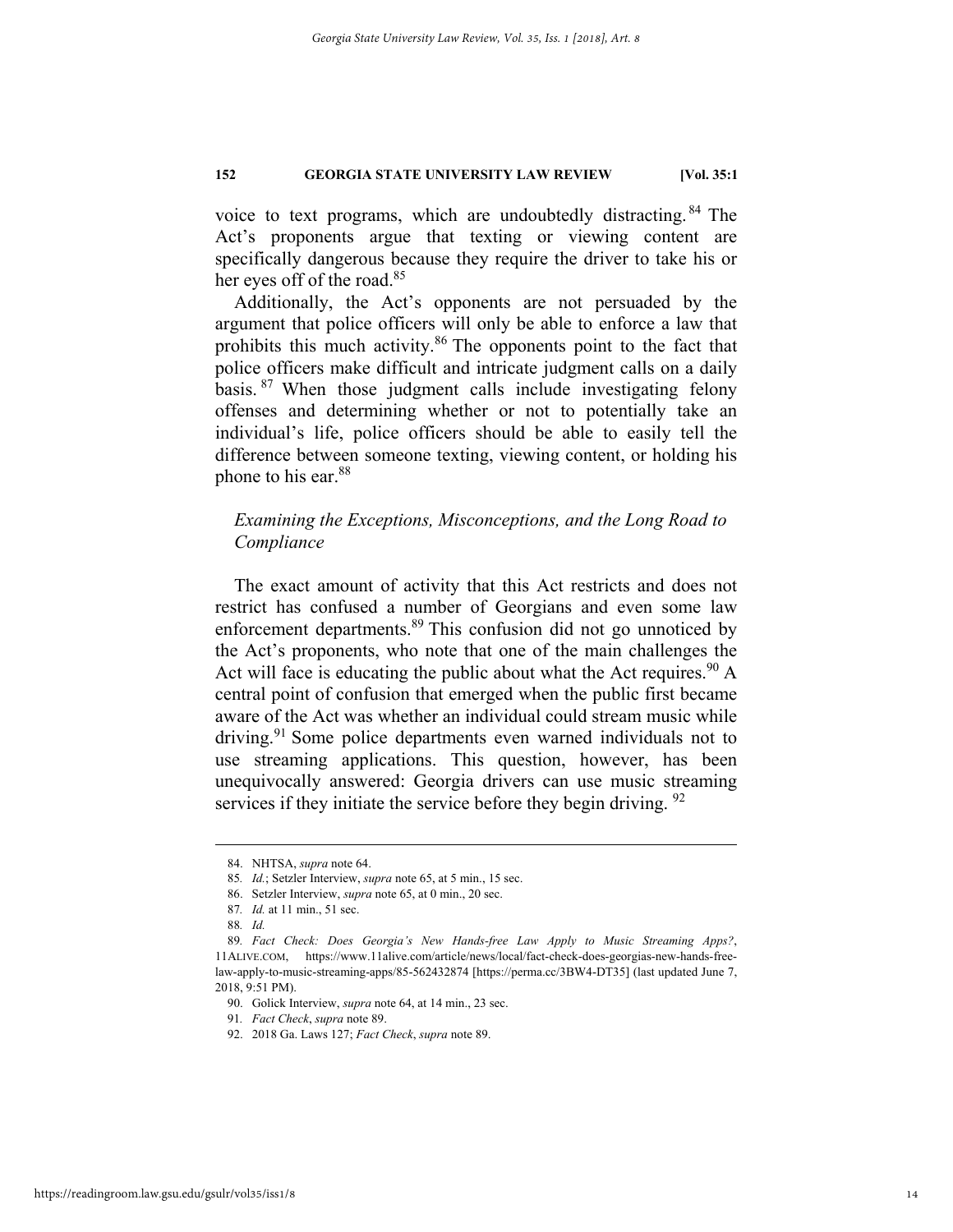Another exception that has sparked debate is the GPS exception.<sup>93</sup> The GPS exception allows a Georgia driver to "write, send, or read any [GPS] text-based communication." Georgia drivers still cannot, however, "[p]hysically hold or support" such a device. Critics of the Act point out that taking one's eyes off the road to use GPS systems can be just as distracting as texting while driving and more distracting than having a telephone conversation.  $94$  The Act's opponents suggest that if the legislature was weighing the merit of using GPS systems while driving against the danger of taking one's eyes off the road, then they should have also weighed the "liberty interest" of an individual's ability to talk on the phone.<sup>95</sup> Specifically, opponents argue that the legislature should have weighed in favor of allowing drivers to hold phones to their ears because it is less distracting than taking their eyes off the road to look at a GPS.<sup>96</sup>

The Act's proponents recognize that it will take time for Georgia drivers to understand exactly what the Act requires.<sup>97</sup> Representative Golick compares this knowledge barrier with the long road to compliance which occurred in the 1970s when seatbelt laws were introduced, stating: "It took a long time. Now it's second nature. Everybody gets in, what do they do? They buckle up. You don't even think about it, you just do it. But, that took a while to occur. I think we are in the same posture as relates to distracted driving". <sup>98</sup> Representative Golick goes on to posit that he thinks it will take approximately one and a half to two years to appropriately educate the public about the Act. He also states that the public education campaign is a top concern at the Governor's Office of Highway Safety due to the urgency surrounding Georgia's automobile fatality rate.<sup>99</sup> Opponents reference this knowledge gap as a main reason that the bill passed, stating that Georgians wanted to address texting and viewing content while driving, not holding a phone to your ear.<sup>100</sup> Ultimately, despite any overreach or weakening of the bill,

 <sup>93.</sup> Setzler Interview, *supra* note 65, at 9 min., 20 sec.

<sup>94</sup>*. Id.* 

<sup>95</sup>*. Id.* at 2 min., 22 sec. 96*. Id.*

 <sup>97.</sup> Golick Interview, *supra* note 64, at 14 min., 23 sec.

<sup>98</sup>*. Id.*

<sup>99</sup>*. Id.*

 <sup>100.</sup> Setzler Interview, *supra* note 65, at 11 min., 1 sec.